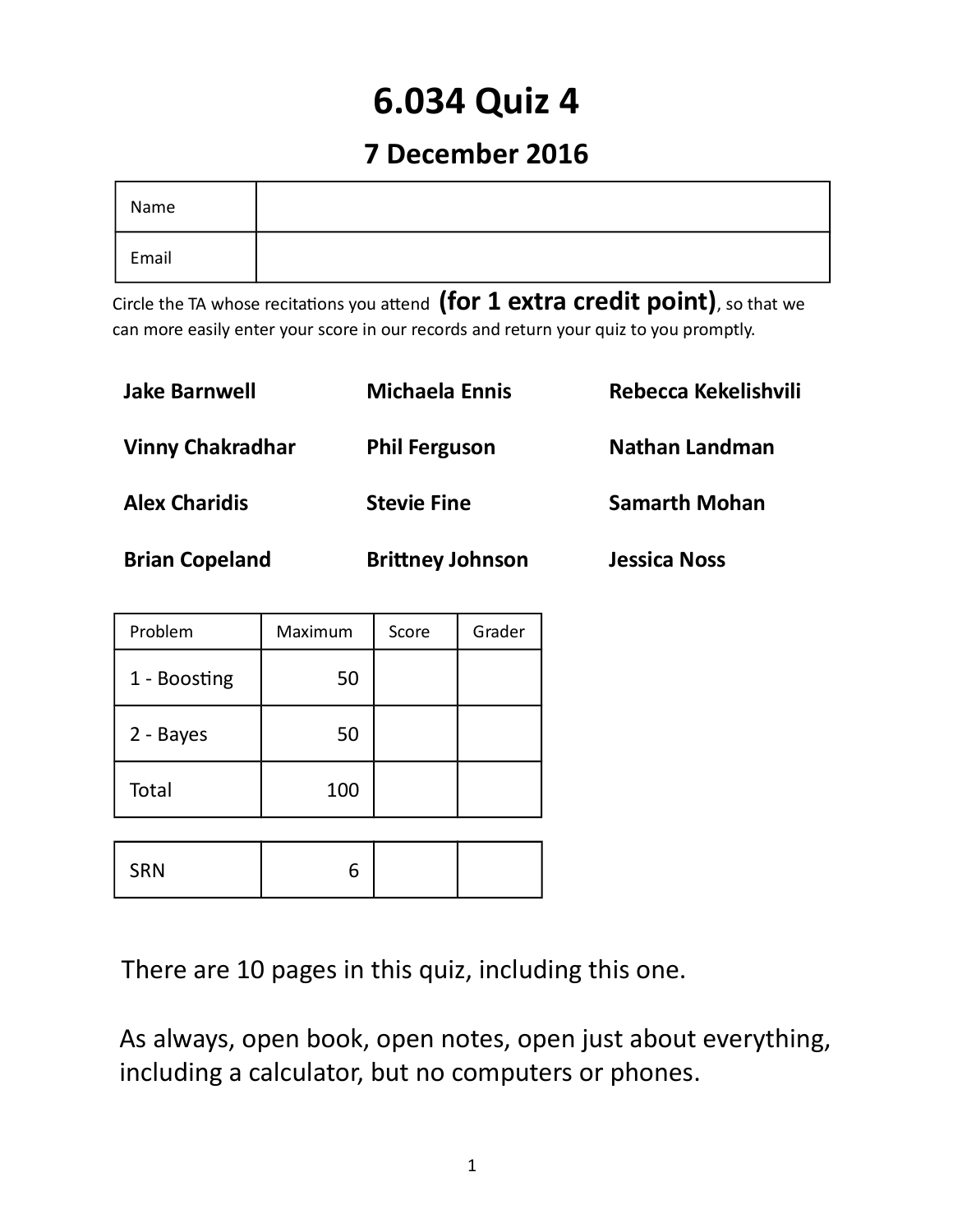## **Problem 1: Football Boosting (50 points) Part A: Modeling the NFL (33 points)**

You want to predict the results of some of this week's key football games. Many factors have an impact on each game, and no individual metric exceeds 65% accuracy in predicting games, so you decide to combine many of these weak classifiers using Adaboost.

In the table below, each training point is a game featuring "Away team @ Home team", and each game is labeled numerically for ease of reference. Each of four weak classifiers predicts a *winner* for each game, either the **Home** team or the **Away** team. The actual winner of each game is listed in the last row of the table.

|                           | <b>Training Points: Seven games from NFL Week 9</b> |                     |                     |                   |                     |                    |                     |
|---------------------------|-----------------------------------------------------|---------------------|---------------------|-------------------|---------------------|--------------------|---------------------|
|                           | Game 1<br>PHI @ NYG                                 | Game 2<br>DEN @ OAK | Game 3<br>BUF @ SEA | Game 4<br>NO @ SF | Game 5<br>NYJ @ MIA | Game 6<br>CAR @ LA | Game 7<br>PIT @ BAL |
| Fan Poll                  | Away                                                | Home                | Home                | Away              | Home                | Away               | Away                |
| Home Team                 | Home                                                | Home                | Home                | Home              | Home                | Home               | Home                |
| <b>Better Defense</b>     | Away                                                | Away                | Home                | Away              | Home                | Home               | Home                |
| <b>Better Quarterback</b> | Home                                                | Home                | Home                | Away              | Away                | Away               | Away                |
| <b>Actual Winner</b>      | Home                                                | Home                | Home                | Away              | Home                | Away               | Home                |

**A1 (3 points)** Complete the table below by filling in which training points are misclassified by the fourth weak classifier, *Better Quarterback*:

| Weak Classifier           | <b>Misclassified training points</b> |
|---------------------------|--------------------------------------|
| Fan Poll                  | 1, 7                                 |
| Home Team                 | 4, 6                                 |
| Better Defense   1, 2, 6  |                                      |
| <b>Better Quarterback</b> |                                      |

**A2 (30 points)** On the next page, perform 2.5 rounds of boosting using these classifiers and training data. In each round, pick the classifier with the **error rate furthest from ½**. Break ties by choosing the classifier that comes earlier in this list: *Fan Poll*, *Home Team*, *Better Defense*, *Better Quarterback*.

In any round, if Adaboost would terminate instead of choosing a classifier, write **NONE** for that round's weak classifier (**h**), then leave all remaining spaces blank.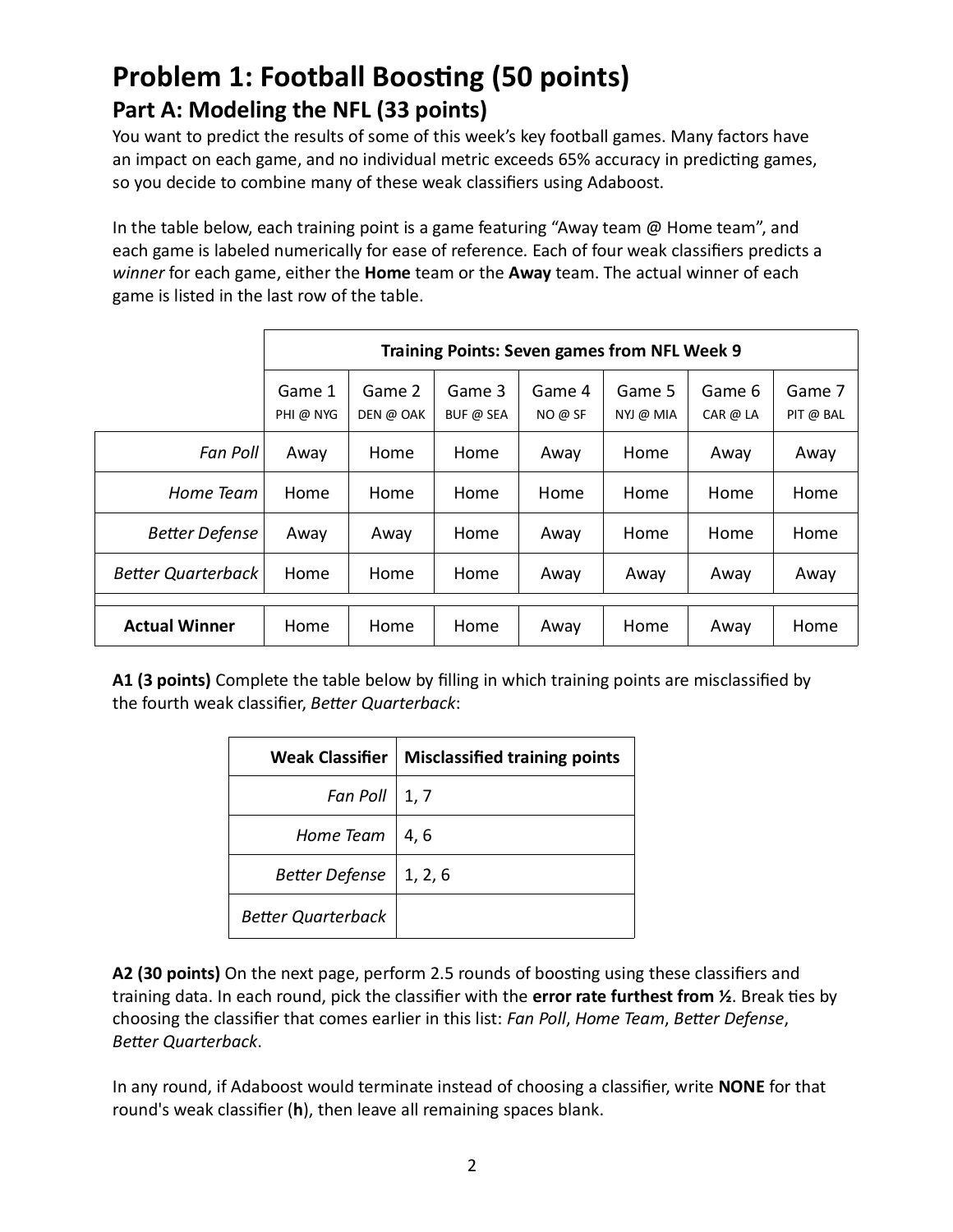|                                    | Round 1 | <b>Round 2</b> | Round 3 |
|------------------------------------|---------|----------------|---------|
| weight 1                           |         |                |         |
| weight 2                           |         |                |         |
| weight 3                           |         |                |         |
| weight 4                           |         |                |         |
| weight 5                           |         |                |         |
| weight 6                           |         |                |         |
| weight 7                           |         |                |         |
| error rate of Fan Poll             |         |                |         |
| error rate of Home Team            |         |                |         |
| error rate of Better Defense       |         |                |         |
| error rate of Better Quarterback   |         |                |         |
| weak classifier chosen (h)         |         |                |         |
| weak classifier error $(\epsilon)$ |         |                |         |
| voting power $(\alpha)$            |         |                |         |

*Show your work for partial credit:*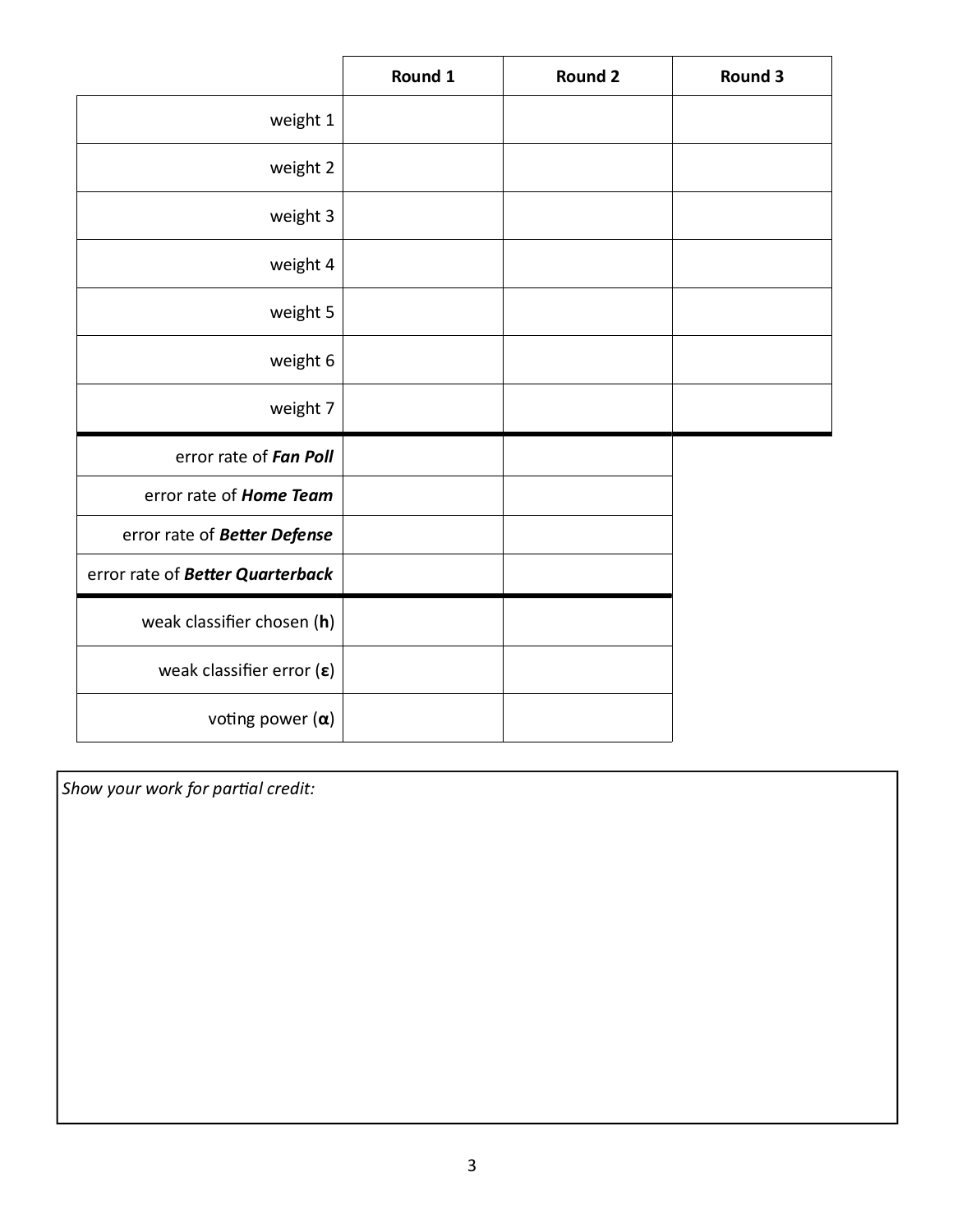#### **Part B: Predicting the NFL (17 points)**

Bruce Headstrong constructs this ensemble classifier:

 $H(x) = 5 \cdot ($ **Fan Poll**  $'s$  vote) + 4  $\cdot$  (**Home Team**  $'s$  *vote*) – 3  $\cdot$  (**Better Defense**  $'s$  *vote*)

**B1 (5 points)** Which training points does Bruce's ensemble classifier H(x) misclassify? Circle all that apply, or circle **NONE** if no points are misclassified:

**1 2 3 4 5 6 7 NONE**

|                | <b>Classifier   Misclassified</b> |
|----------------|-----------------------------------|
| Fan Poll       | 1, 7                              |
| Home Team      | 4,6                               |
| Better Defense | 1, 2, 6                           |

**B2 (3 points)** Is there some assignment of voting powers (α) that could form a perfect ensemble classifier out of these three weak classifiers? If so, assign voting powers to the three weak classifiers to form a perfect ensemble classifier. If not, instead circle **CAN'T BE DONE**.

| Weak classifier       | <b>Voting power</b> |
|-----------------------|---------------------|
| Fan Poll              | $\alpha =$          |
| Home Team             | $\alpha =$          |
| <b>Better Defense</b> | $\alpha =$          |

#### **CAN'T BE DONE**

**B3 (6 points)** Now, you want to use Bruce's ensemble classifier to predict three games. Based on the data below, how does Bruce's classifier classify each game? (That is, which team is predicted to win?) Fill in the **Predicted Winner** row by writing **Home** or **Away** in each box*.* If the answer can't be determined from the available information, instead write **CAN'T TELL**.

|                           | Test Points: Three upcoming games from NFL Week 10 |                    |                      |  |  |  |
|---------------------------|----------------------------------------------------|--------------------|----------------------|--|--|--|
|                           | Game 8<br>CIN @ NYG                                | Game 9<br>KC @ CAR | Game 10<br>ATL @ PHI |  |  |  |
| Fan Poll                  | Home                                               | Away               | Away                 |  |  |  |
| Home Team                 | Home                                               | Home               | Home                 |  |  |  |
| <b>Better Defense</b>     | Home                                               | Away               | Home                 |  |  |  |
| <b>Better Quarterback</b> | Away                                               | Home               | Away                 |  |  |  |
|                           |                                                    |                    |                      |  |  |  |
| <b>Predicted Winner</b>   |                                                    |                    |                      |  |  |  |

**B4 (3 points)** The next week, you find out that the *actual winners* of the Week 10 games were:

| Game                 | Game 8     | Game 8    | Game 10    |
|----------------------|------------|-----------|------------|
| <b>Actual Winner</b> | Home [NYG] | Away [KC] | Home [PHI] |

Given this information, what was the accuracy of Bruce's classifier (i.e. fraction of games correctly predicted) on this test dataset? Fill in the box:

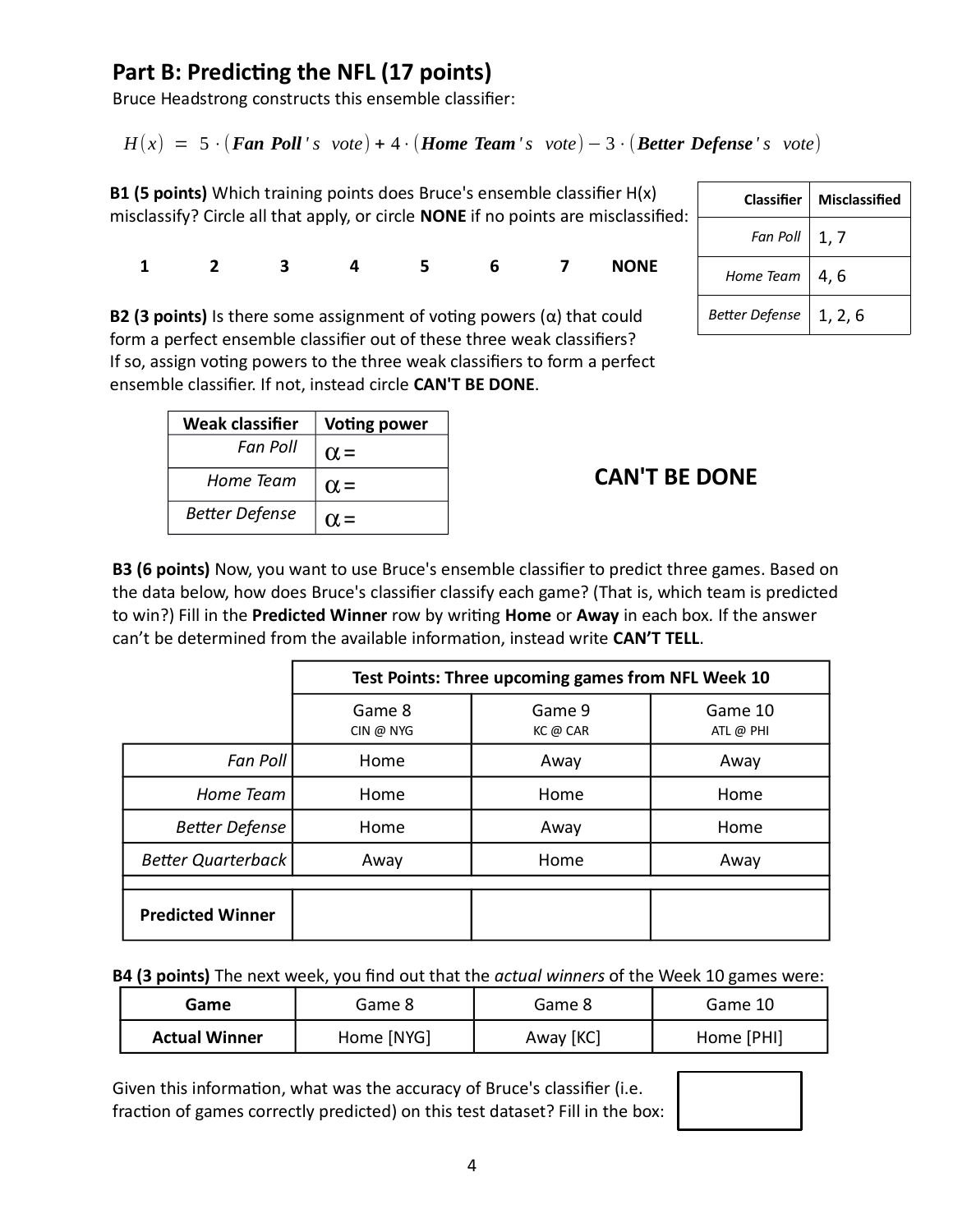# **Problem 2: Fantastic Bayes (50 points)**

A British wizard has accidentally released some magical creatures at MIT! He offers a reward for safely capturing and returning the creatures. Eager to help, you set off in search of clues!

#### **Part A: Big-Picture Bayes (7 points)**

On the chalkboards in Stata, you discover a drawing of an enormous, densely packed Bayes net with variables arranged in a square grid. Upon closer inspection, you find that each variable within the grid has exactly three parents and three children, as shown below, zoomed in:



On the next board, you find eight (8) sketches. In each sketch, the shaded region represents some subset of nodes in the enormous Bayes net:



Which one sketch most closely represents…

…the **ancestors** of the center node?



- …the **descendants** of the center node?
- …the **nodes that are conditionally independent** of the center node, assuming that the center node's parents are given?

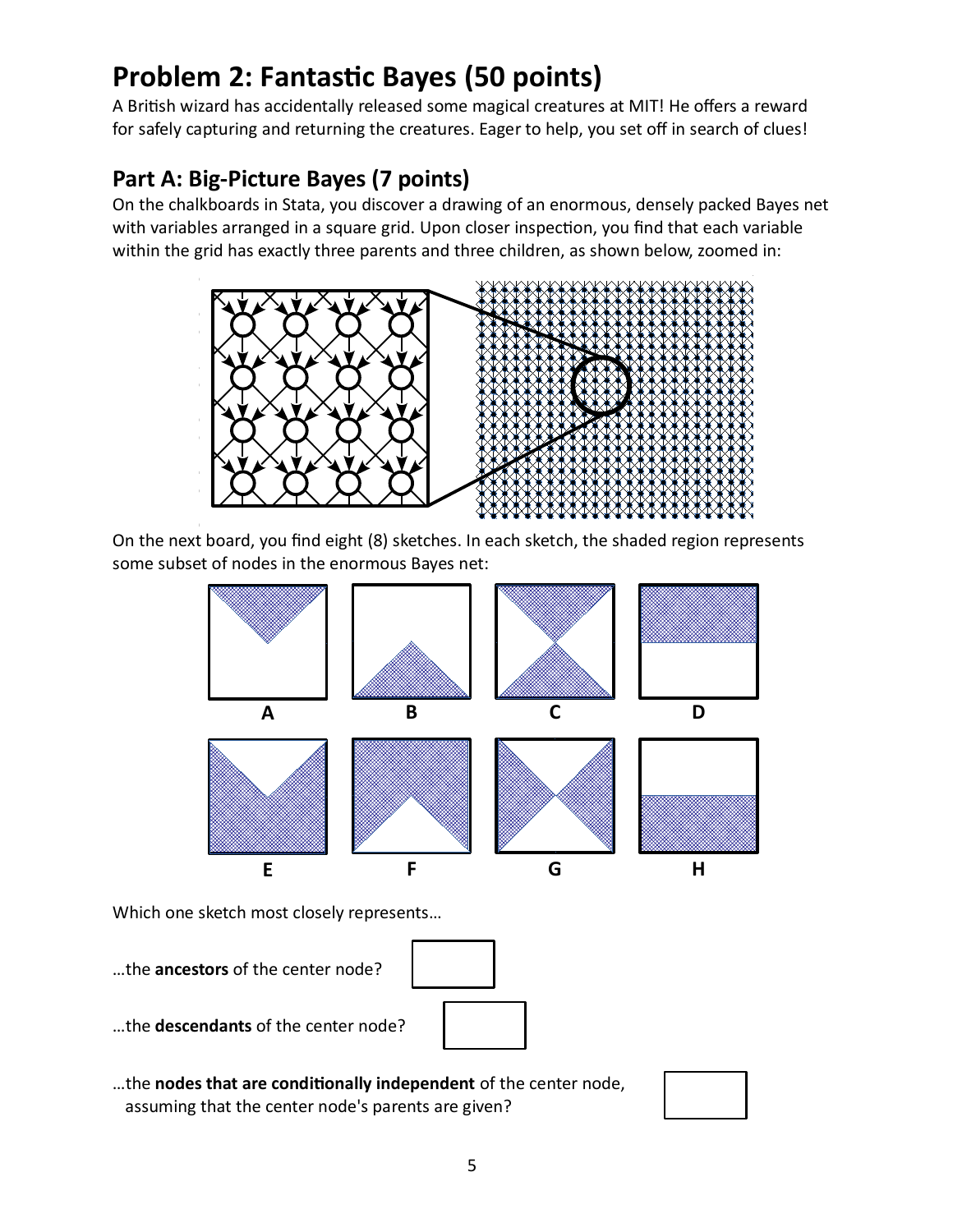#### **Part B: Classifying Fantastic Beasts (25 points)**

While walking through Lobby 10, you notice an unfamiliar 4-legged creature running through Killian Court. You know that three 4-legged creatures are still on the loose: a **unicorn**, a **hippogrif**, and a **chimaera**. In your guidebook on Fantastic Beasts, you find the following information on a torn page:

The Bayes net below can be used to distinguish between three 4-legged creatures (classification **Y**) using naïve Bayes classification: a **unicorn**, a **hippogriff**, and a **chimaera**. Some of these creatures **L**ook friendly, and each creature may **C**hase people, in accordance with the probabilities given below:

|            | $P(Y=unicorn)$ | P(Y=hippogriff)              |             | $P(Y=chimaera)$ |        |  |
|------------|----------------|------------------------------|-------------|-----------------|--------|--|
|            | 0.5            | 0.4                          |             | 0.1             |        |  |
|            |                |                              |             |                 |        |  |
|            |                | <b>Classification</b>        |             |                 |        |  |
|            |                | Y                            |             |                 |        |  |
|            |                |                              |             |                 |        |  |
| Y          | P(L Y)         |                              |             | Y               | P(C Y) |  |
| unicorn    | 0.8            |                              |             | unicorn         | 0.4    |  |
| hippogriff | 0.6            | L                            | $\mathbf C$ | hippogriff      | 0.4    |  |
| chimaera   | 0.1            | Looks friendly Chases people |             | chimaera        | 0.6    |  |
|            |                |                              |             |                 |        |  |
|            |                |                              |             |                 |        |  |

**B1 (3 points)** Based on the *possible values* of each variable and the *structure* of the Bayes net, what is the **minimum number of parameters** required in the Bayes net?

*Show your work for partial credit:*

**B2 (2 points)** You want to classify the unknown creature as a **unicorn**, **hippogrif**, or **chimaera**. Based on the *prior probabilities alone*, circle the **one** most likely classification. If it's impossible to tell, instead circle **CAN'T TELL**:

| hippogriff<br>unicorn<br>chimaera | <b>CAN'T TELL</b> |
|-----------------------------------|-------------------|
|-----------------------------------|-------------------|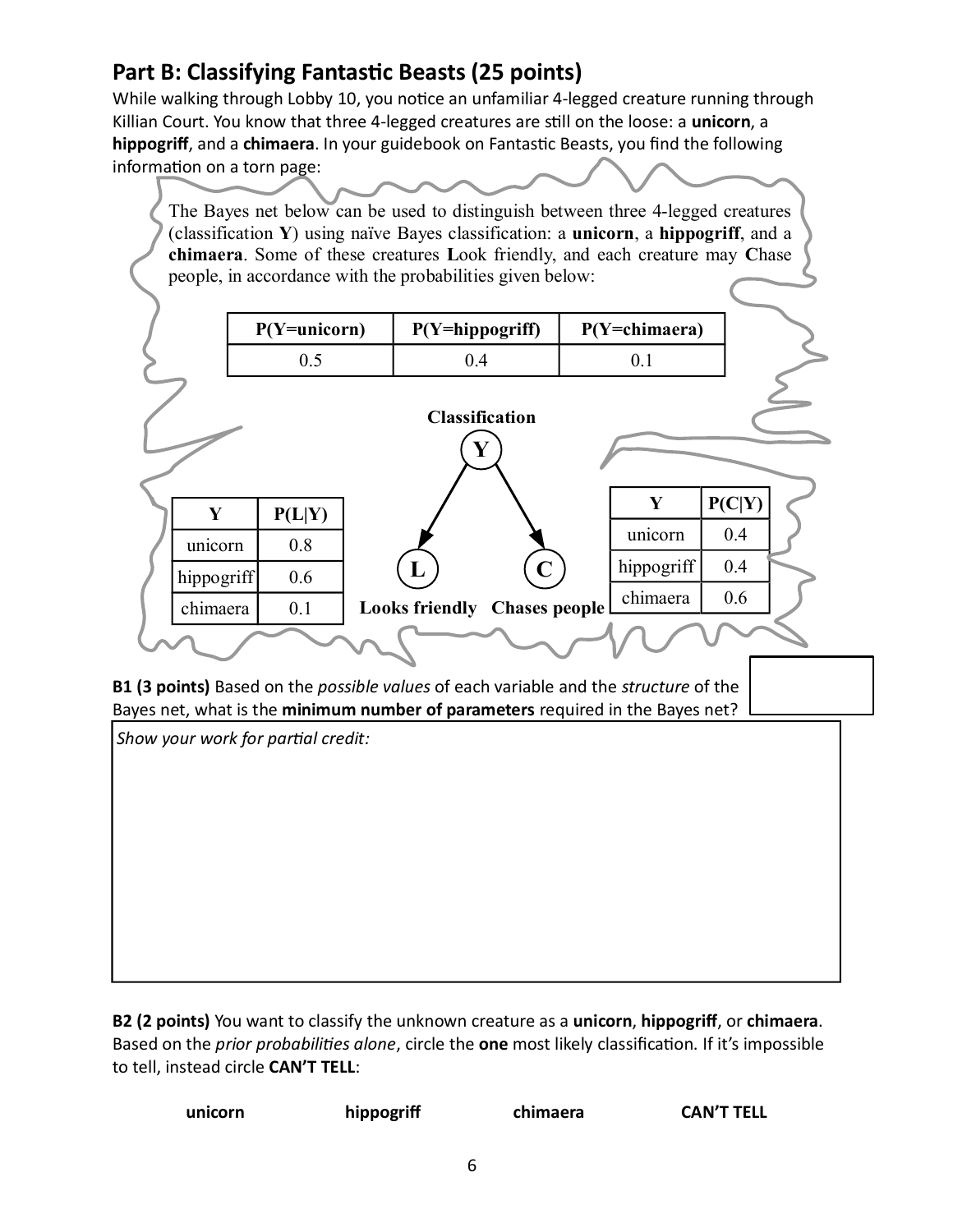**B3 (18 points)** Rafael Reif comes running into the lobby, looking terrified. You ask him for more information about the creature, such as whether it looked like a horse with a single horn, but he doesn't remember. He replies: *"It was chasing me too fast for me to notice details, but it didn't look friendly!"*

Given that the creature **C**hases people (**C=True**) and does **NOT L**ook friendly (**L=False**), use the Bayes net to determine the likelihood of each classification. **Below, list the classifications (unicorn, hippogrif, chimaera) from** *most* **to** *least* **likely**:



*Show your work for partial credit:*

**B4 (2 points)** How would your naïve Bayes classifier classify the creature, given the evidence? (Circle one)

**unicorn hippogrif chimaera CAN'T TELL**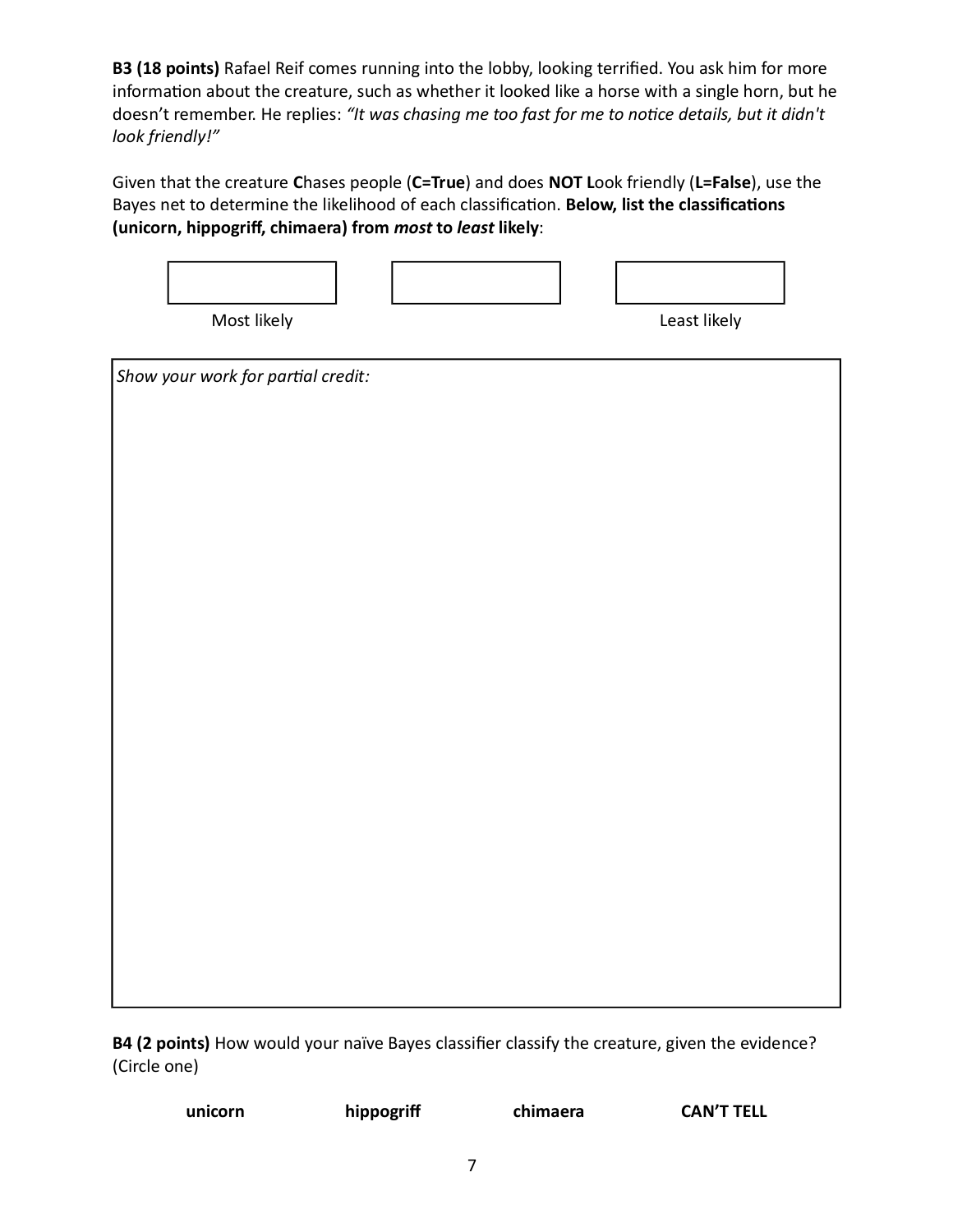#### **Part C: Chalkboard Malfunction (18 points)**

You enter 10-250 and notice that the **Boards** appear to be sliding up and down by themselves! You realize that this could either be caused by technical **Malfunction**, or by an invisible **Demiguise** (a magical creature) pushing the buttons. Armed with your guidebook on Fantastic Beasts, you draw the following Bayes net:



You wonder whether you should be surprised that the boards are sliding without any people present. Without knowing anything about whether there is a **D**emiguise and/or a **M**alfunction*,* you calculate the probability of the **B**oards would sliding and get **P(B) = 5/100**.

**C1 (10 points)** Given that the **B**oards are sliding (**B=True**), what is the probability that there is an invisible **D**emiguise near the boards (**D=True**) and that there is **NOT** a **M**alfunction (**M=False**)? Write your answer as a number or numeric expression:

*Show your work for partial credit:*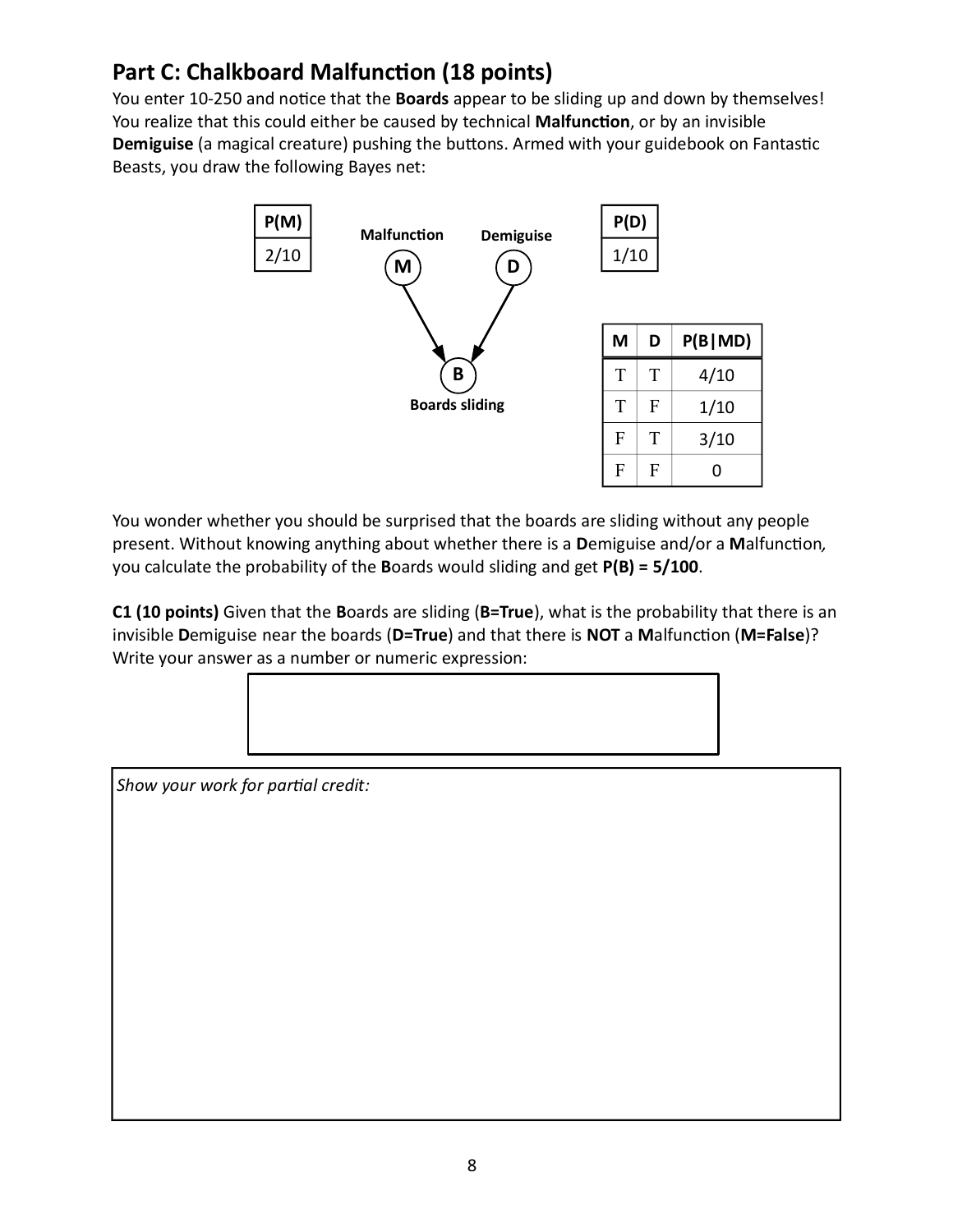**C2 (3 points)** It's difficult to find an invisible creature, so you wonder whether you should just call MIT FIXIT to report a malfunction. Accordingly, you start computing the probability that there is a **M**alfunction given that the **B**oards are sliding, that is, **P(M|B)**.

But suddenly, a **D**emiguise becomes visible, and you see that it is pushing the buttons! With this new information, the probability of a malfunction is **P(M|BD)**. Given the **D**emiguise's appearance, the probability of a malfunction has: (Circle one)

**INCREASED DECREASED STAYED THE SAME**

**C3 (2 points)** Which effect or principle **best** explains your answer to part C2 above? Circle the **one** best answer.

- 1. Conditional Independence
- 2. Occam's Razor
- 3. Exhaustion
- 4. Explaining Away
- 5. Mutual Exclusion

**C4 (3 points)** You carefully capture the Demiguise and move away from the buttons. Surprisingly, the boards are *still* sliding! Now, it should be easy to determine the probability of a **M**alfunction, given that the **B**oards are sliding and there is no **D**emiguise pushing the buttons: **P(M=True|B=True, D=False)**. This probability is closest to: (Circle one)

|  |  |  |  |  | $\frac{1}{10}$ $\frac{2}{10}$ $\frac{3}{10}$ $\frac{4}{10}$ $\frac{5}{10}$ $\frac{6}{10}$ $\frac{7}{10}$ $\frac{8}{10}$ $\frac{9}{10}$ 1 |  |
|--|--|--|--|--|------------------------------------------------------------------------------------------------------------------------------------------|--|
|  |  |  |  |  |                                                                                                                                          |  |

### *See reverse for SRN questions* **→**